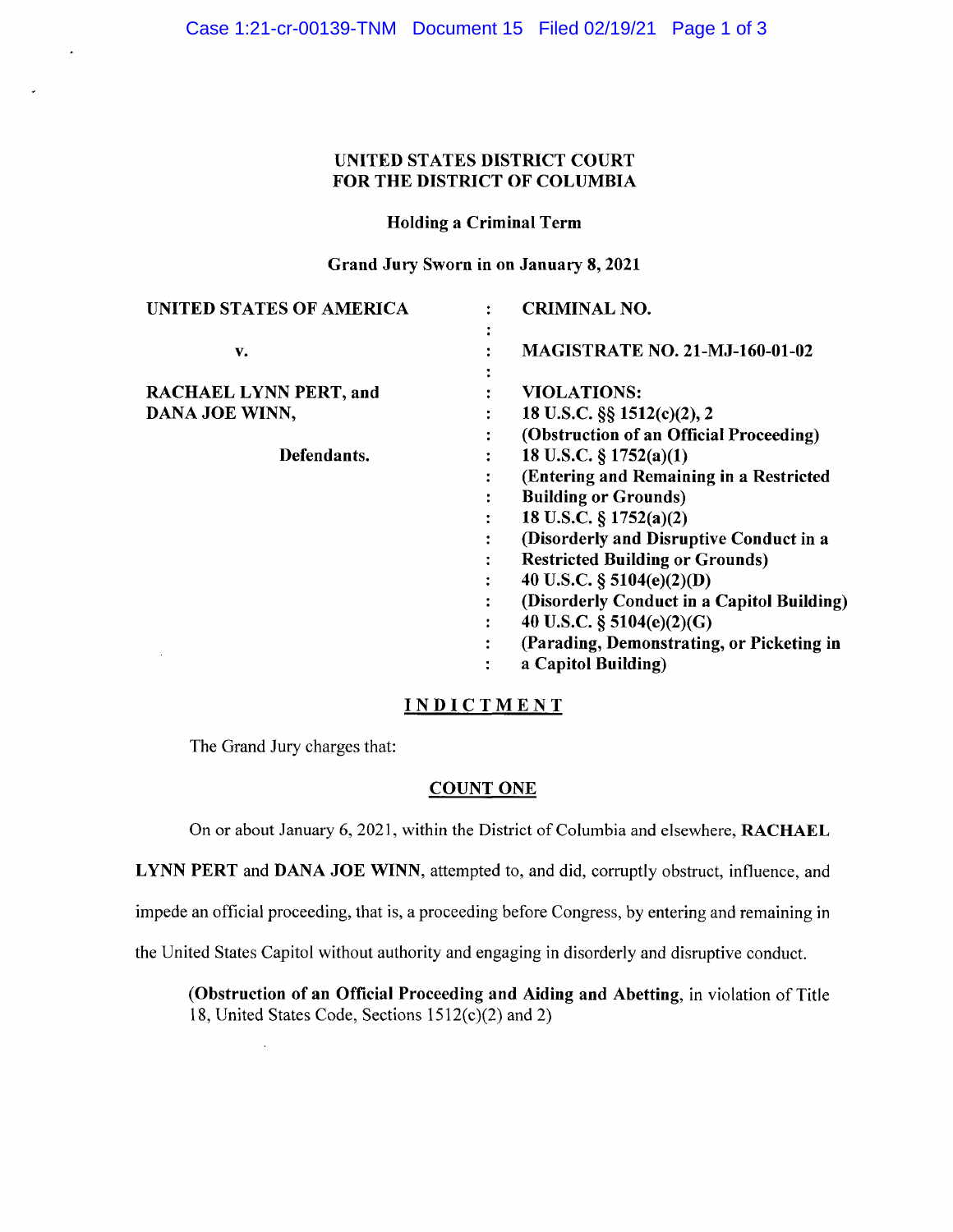$\bullet$ 

#### **COUNT TWO**

On or about January 6, 2021, within the District of Columbia, **RACHAEL LYNN PERT**  and **DANA JOE WINN,** did unlawfully and knowingly enter and remain in a restricted building and grounds, that is, any posted, cordoned-off, and otherwise restricted area within the United States Capitol and its grounds, where the Vice President and Vice President-elect were temporarily visiting, without lawful authority to do so.

**(Entering and Remaining in a Restricted Building or Grounds,** in violation of Title 18, United States Code, Section  $1752(a)(1)$ )

#### **COUNT THREE**

On or about January 6, 2021, within the District of Columbia, **RACHAEL LYNN PERT**  and **DANA JOE WINN,** did knowingly, and with intent to impede and disrupt the orderly conduct of Government business and official functions, engage in disorderly and disruptive conduct in and within such proximity to, a restricted building and grounds, that is, any posted, cordoned-off, and otherwise restricted area within the United States Capitol and its grounds, where the Vice President and Vice President-elect were temporarily visiting, when and so that such conduct did in fact impede and disrupt the orderly conduct of Government business and official functions.

**(Disorderly and Disruptive Conduct in a Restricted Building or Grounds,** in violation of Title 18, United States Code, Section 1752(a)(2))

### **COUNT FOUR**

On or about January 6, 2021, within the District of Columbia, **RACHAEL LYNN PERT**  and **DANA JOE WINN,** willfully and knowingly engaged in disorderly and disruptive conduct in any of the Capitol Buildings with the intent to impede, disrupt, and disturb the orderly conduct of